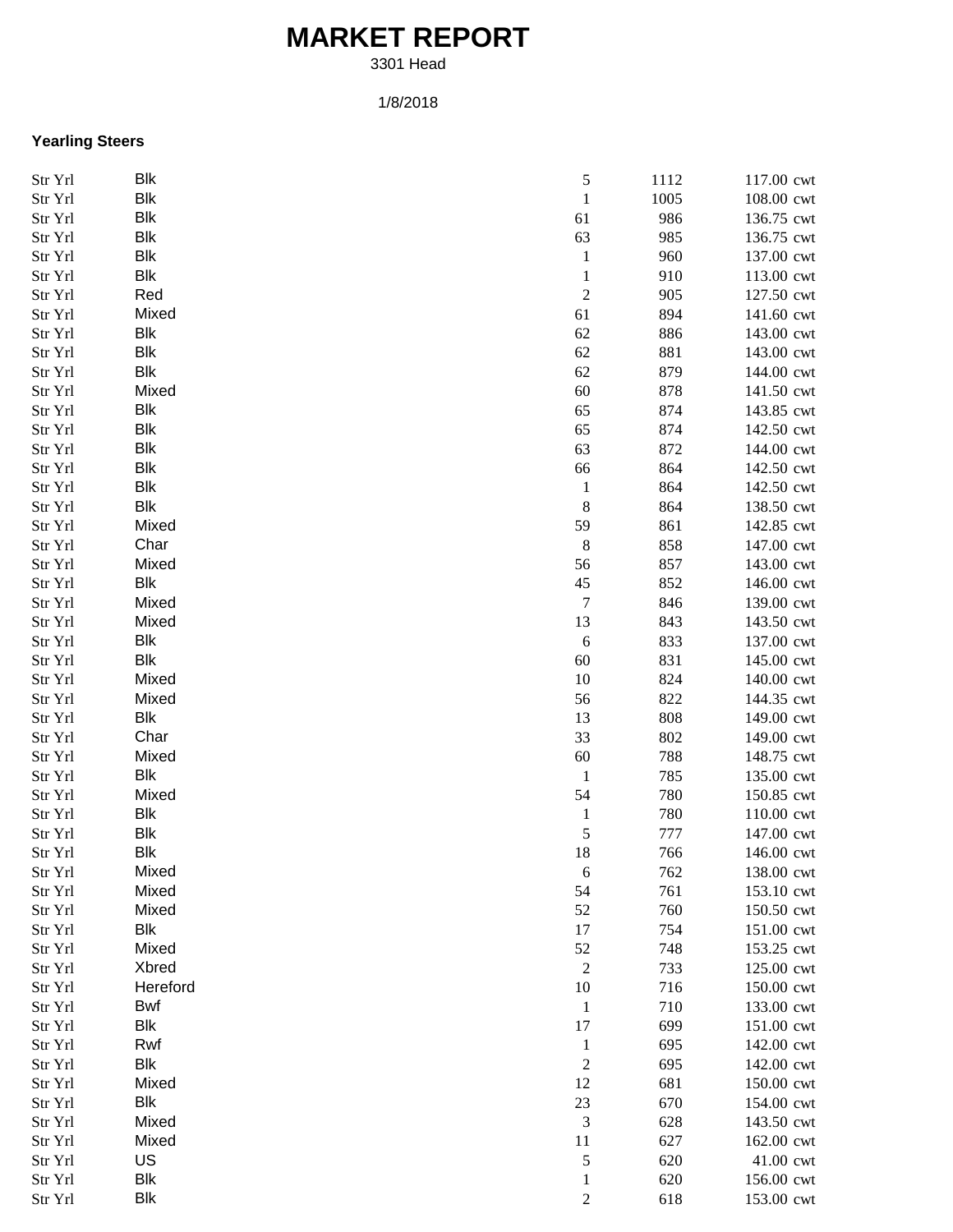| Str Yrl             | Blk      | $\ensuremath{\mathfrak{Z}}$ | 612 | 150.00 cwt |
|---------------------|----------|-----------------------------|-----|------------|
| Str Yrl             | Red      | 12                          | 606 | 159.00 cwt |
| Str Yrl             | Blk      | $\sqrt{6}$                  | 605 | 155.00 cwt |
| Str Yrl             | Blk      | 14                          | 604 | 157.00 cwt |
| Str Yrl             | Mixed    | 50                          | 599 | 168.00 cwt |
| Str Yrl             | Blk      | $\overline{4}$              | 584 | 161.00 cwt |
| Str Yrl             | Blk      | 16                          | 569 | 179.00 cwt |
| Str Yrl             | Red      | 14                          | 567 | 173.50 cwt |
| Str Yrl             | Blk      | $\overline{\mathcal{A}}$    | 560 | 158.00 cwt |
| Str Yrl             | Blk      | 3                           | 550 | 165.00 cwt |
| Str Yrl             | Blk      | 6                           | 548 | 168.00 cwt |
| Str Yrl             | Blk      | 8                           | 547 | 175.50 cwt |
| Str Yrl             | Mixed    | 4                           | 545 | 166.00 cwt |
| Str Yrl             | Blk      | 7                           | 523 | 160.00 cwt |
| Str Yrl             | Mixed    | 14                          | 519 | 174.00 cwt |
| Str Yrl             | Red      | 12                          | 519 | 181.00 cwt |
| Str Yrl             | Blk      | $\ensuremath{\mathfrak{Z}}$ | 510 | 178.00 cwt |
| Str Yrl             | Blk      | 3                           | 505 | 176.00 cwt |
| Str Yrl             | Mixed    | 17                          | 502 | 175.00 cwt |
| Str Yrl             | Mixed    | $\mathfrak 3$               | 502 | 172.00 cwt |
| Str Yrl             | Blk      | $\mathbf{1}$                | 485 | 172.00 cwt |
| Str Yrl             | Red      | 18                          | 477 | 186.25 cwt |
| Str Yrl             | Mixed    | 6                           | 476 | 172.00 cwt |
| Str Yrl             | Xbred    | 1                           | 455 | 155.00 cwt |
| Str Yrl             | Blk      | 9                           | 444 | 167.00 cwt |
| Str Yrl             | Red      | 5                           | 431 | 194.00 cwt |
| Str Yrl             | Blk      | 1                           | 430 | 187.00 cwt |
| Str Yrl             | Blk      | 1                           | 430 | 177.50 cwt |
| Str Yrl             | Rwf      | 1                           | 420 | 109.00 cwt |
| Str Yrl             | Mixed    | 3                           | 415 | 159.00 cwt |
| Str Yrl             | Char     | $\mathbf{1}$                | 395 | 200.00 cwt |
| Str Yrl             | Mixed    | $\overline{c}$              | 368 | 200.00 cwt |
| Str Yrl             | Blk      | $\mathbf{1}$                | 340 | 197.50 cwt |
| Str Yrl             | Hereford | $\mathbf{1}$                | 300 | 160.00 cwt |
| Str Yrl             | Blk      | $\mathbf{1}$                | 300 | 200.00 cwt |
| <b>Steer Calves</b> |          |                             |     |            |
| Str Calf            | Red      | 17                          | 717 | 151.00 cwt |
| Str Calf            | Rwf      | 1                           | 705 | 137.00 cwt |
| Str Calf            | Blk      | 1                           | 700 | 136.00 cwt |
| Str Calf            | Blk      | 4                           | 673 | 144.00 cwt |
| Str Calf            | Blk      | 3                           | 663 | 137.50 cwt |
| Str Calf            | Mixed    | 17                          | 648 | 148.50 cwt |
| Str Calf            | Red      | 30                          | 622 | 167.00 cwt |
| Str Calf            | Blk      | $\mathbf{1}$                | 610 | 149.00 cwt |
| Str Calf            | Blk      | 20                          | 608 | 162.00 cwt |
| Str Calf            | Mixed    | $\overline{\mathcal{A}}$    | 574 | 138.00 cwt |
| Str Calf            | Xbred    | 3                           | 570 | 105.00 cwt |
| Str Calf            | Mixed    | 35                          | 570 | 165.50 cwt |
| Str Calf            | Blk      | $\overline{4}$              | 566 | 156.00 cwt |
| Str Calf            | Char     | 6                           | 564 | 156.00 cwt |
| Str Calf            | Blk      | 3                           | 553 | 160.00 cwt |
| Str Calf            | Red      | $\,8\,$                     | 551 | 163.00 cwt |
| Str Calf            | Bwf      | $\mathbf{1}$                | 550 | 157.00 cwt |
| Str Calf            | Blk      | 14                          | 546 | 165.00 cwt |
| Str Calf            | Blk      | 18                          | 542 | 170.00 cwt |
| Str Calf            | Bwf      | $\mathfrak{2}$              | 518 | 159.00 cwt |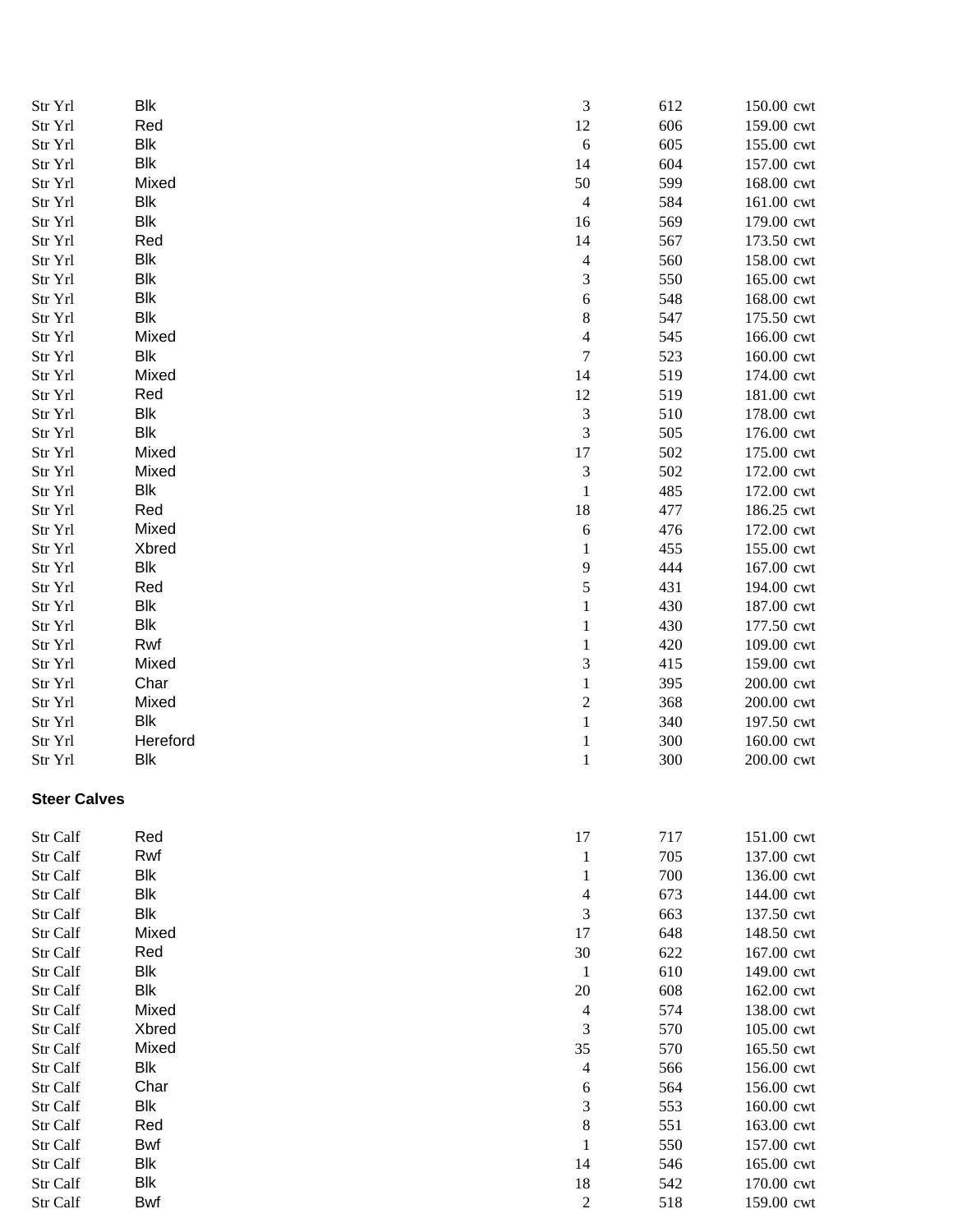| Str Calf                | <b>Blk</b> | 5                        | 515  | 138.00 cwt |
|-------------------------|------------|--------------------------|------|------------|
| Str Calf                | <b>Blk</b> | $\overline{c}$           | 515  | 157.00 cwt |
| Str Calf                | Mixed      | 6                        | 512  | 173.00 cwt |
| Str Calf                | <b>Blk</b> | $\overline{c}$           | 510  | 168.00 cwt |
| Str Calf                | <b>Blk</b> | 3                        | 478  | 177.00 cwt |
| Str Calf                | Mixed      | 5                        | 442  | 180.50 cwt |
| Str Calf                | <b>Blk</b> | 3                        | 428  | 180.00 cwt |
| Str Calf                | <b>Blk</b> | $\mathbf{1}$             | 400  | 180.00 cwt |
| Str Calf                | Mixed      | 10                       | 393  | 196.00 cwt |
| Str Calf                | Xbred      | $\mathbf{1}$             | 390  | 104.00 cwt |
| Str Calf                | Blk        | $\mathbf{1}$             | 305  | 209.00 cwt |
| Str Calf                | Char       | 1                        | 300  | 210.00 cwt |
| Str Calf                | Blk        | 3                        | 288  | 200.00 cwt |
| Str Calf                | <b>Blk</b> | $\mathbf{1}$             | 220  | 460.00 hd  |
| <b>Yearling Heifers</b> |            |                          |      |            |
| Hfr Yrl                 | Blk        | $\mathbf{1}$             | 1065 | 75.00 cwt  |
| Hfr Yrl                 | Blk        | $\overline{4}$           | 926  | 94.50 cwt  |
| Hfr Yrl                 | Red        | $\mathbf{1}$             | 855  | 128.00 cwt |
| Hfr Yrl                 | <b>Blk</b> | 62                       | 838  | 134.75 cwt |
| Hfr Yrl                 | <b>Blk</b> | 62                       | 823  | 134.35 cwt |
| Hfr Yrl                 | <b>Blk</b> | $\sqrt{2}$               | 813  | 122.00 cwt |
| Hfr Yrl                 | <b>Blk</b> | 9                        | 792  | 134.00 cwt |
| Hfr Yrl                 | Mixed      | 7                        | 788  | 133.50 cwt |
| Hfr Yrl                 | Char       | 27                       | 785  | 137.60 cwt |
| Hfr Yrl                 | <b>Blk</b> | 63                       | 771  | 138.00 cwt |
| Hfr Yrl                 | <b>Blk</b> | $\mathbf{1}$             | 770  | 127.00 cwt |
| Hfr Yrl                 | <b>Blk</b> | 14                       | 767  | 139.25 cwt |
| Hfr Yrl                 | <b>Blk</b> | $\mathbf{1}$             | 745  | 75.00 cwt  |
| Hfr Yrl                 | Mixed      | 3                        | 742  | 126.00 cwt |
| Hfr Yrl                 | Mixed      | 68                       | 727  | 138.00 cwt |
| Hfr Yrl                 | Mixed      | 85                       | 727  | 137.25 cwt |
| Hfr Yrl                 | <b>Blk</b> | $\mathfrak s$            | 679  | 137.00 cwt |
| Hfr Yrl                 | <b>Blk</b> | 5                        | 677  | 133.00 cwt |
| Hfr Yrl                 | Char       | $\overline{c}$           | 670  | 138.00 cwt |
| Hfr Yrl                 | Hereford   | $\,1$                    | 660  | 134.00 cwt |
| Hfr Yrl                 | Xbred      | 1                        | 630  | 45.00 cwt  |
| Hfr Yrl                 | Red        | 8                        | 629  | 141.00 cwt |
| Hfr Yrl                 | <b>Blk</b> | 3                        | 627  | 130.00 cwt |
| Hfr Yrl                 | Mixed      | $\overline{c}$           | 625  | 136.00 cwt |
| Hfr Yrl                 | Mixed      | 59                       | 624  | 142.50 cwt |
| Hfr Yrl                 | Mixed      | $\overline{\mathcal{A}}$ | 620  | 127.50 cwt |
| Hfr Yrl                 | Blk        | 3                        | 610  | 139.00 cwt |
| Hfr Yrl                 | <b>Blk</b> | 4                        | 610  | 134.00 cwt |
| Hfr Yrl                 | Rwf        | 8                        | 606  | 138.00 cwt |
| Hfr Yrl                 | <b>Blk</b> | 17                       | 586  | 144.50 cwt |
| Hfr Yrl                 | <b>Blk</b> | $\mathbf{1}$             | 570  | 139.00 cwt |
| Hfr Yrl                 | <b>Blk</b> | 38                       | 569  | 146.50 cwt |
| Hfr Yrl                 | Mixed      | 6                        | 562  | 142.00 cwt |
| Hfr Yrl                 | Mixed      | 5                        | 549  | 138.00 cwt |
| Hfr Yrl                 | <b>Blk</b> | 13                       | 540  | 147.50 cwt |
| Hfr Yrl                 | <b>Blk</b> | 10                       | 536  | 148.50 cwt |
| Hfr Yrl                 | <b>Blk</b> | 12                       | 520  | 147.00 cwt |
| Hfr Yrl                 | <b>Blk</b> | 6                        | 507  | 148.50 cwt |
| Hfr Yrl                 | Mixed      | 9                        | 496  | 139.00 cwt |
| Hfr Yrl                 | <b>Blk</b> | 19                       | 493  | 154.50 cwt |
| Hfr Yrl                 | Bwf        | 1                        | 485  | 139.00 cwt |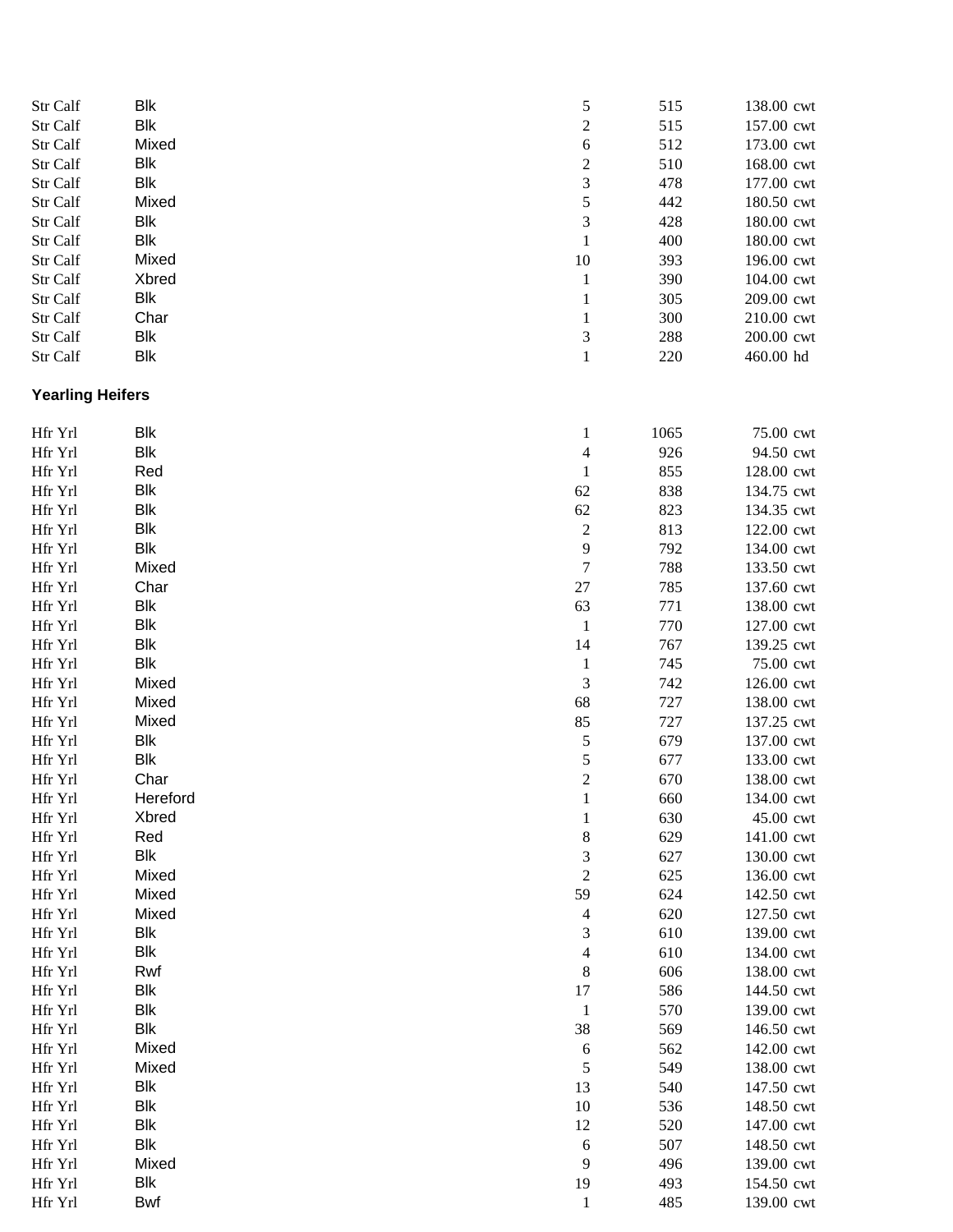| Hfr Yrl              | Mixed      | 5                       | 482 | 136.00 cwt |
|----------------------|------------|-------------------------|-----|------------|
| Hfr Yrl              | Blk        | $\boldsymbol{7}$        | 480 | 154.50 cwt |
| Hfr Yrl              | <b>Blk</b> | $\sqrt{6}$              | 468 | 155.00 cwt |
| Hfr Yrl              | Red        | 33                      | 452 | 172.00 cwt |
| Hfr Yrl              | <b>Blk</b> | $\sqrt{6}$              | 450 | 161.00 cwt |
| Hfr Yrl              | <b>Bwf</b> | 6                       | 446 | 145.00 cwt |
| Hfr Yrl              | <b>Blk</b> | 9                       | 441 | 163.00 cwt |
| Hfr Yrl              | Mixed      | $\boldsymbol{7}$        | 437 | 156.00 cwt |
| Hfr Yrl              | Blk        | 3                       | 425 | 169.00 cwt |
| Hfr Yrl              | Char       | $\mathbf{1}$            | 415 | 151.00 cwt |
| Hfr Yrl              | <b>Blk</b> | 3                       | 395 | 166.00 cwt |
| Hfr Yrl              | <b>Blk</b> | 4                       | 380 | 153.00 cwt |
| Hfr Yrl              | <b>Blk</b> | 9                       | 375 | 182.00 cwt |
| Hfr Yrl              | Mixed      | 3                       | 342 | 171.00 cwt |
| Hfr Yrl              | <b>Blk</b> | $\mathbf{1}$            | 330 | 167.50 cwt |
| Hfr Yrl              | Red        | $\boldsymbol{2}$        | 308 | 174.00 cwt |
|                      | Blk        |                         | 280 | 180.00 cwt |
| Hfr Yrl              | <b>Blk</b> | $\mathbf{1}$            |     |            |
| Hfr Yrl              |            | $\mathbf{1}$            | 230 | 400.00 hd  |
| <b>Heifer Calves</b> |            |                         |     |            |
| Hfr Calf             | Rwf        | $\mathbf{1}$            | 690 | 125.00 cwt |
| Hfr Calf             | Red        | 17                      | 669 | 138.00 cwt |
| Hfr Calf             | <b>Blk</b> | $\overline{c}$          | 665 | 125.00 cwt |
| <b>Hfr Calf</b>      | Bwf        | 3                       | 647 | 130.00 cwt |
| Hfr Calf             | <b>Blk</b> | $\mathbf{1}$            | 630 | 124.00 cwt |
| Hfr Calf             | Bwf        | 4                       | 629 | 134.50 cwt |
| Hfr Calf             | <b>Blk</b> | 13                      | 608 | 135.00 cwt |
| Hfr Calf             | Red        | 18                      | 592 | 142.00 cwt |
| Hfr Calf             | <b>Blk</b> | $\boldsymbol{6}$        | 592 | 134.00 cwt |
| Hfr Calf             | Mixed      | 5                       | 589 | 138.00 cwt |
| Hfr Calf             | <b>Blk</b> | 10                      | 579 | 135.50 cwt |
| Hfr Calf             | <b>Blk</b> | 5                       | 577 | 138.00 cwt |
| Hfr Calf             | <b>Blk</b> | 3                       | 565 | 137.00 cwt |
| Hfr Calf             | <b>Blk</b> | $\mathbf{1}$            | 550 | 133.00 cwt |
| Hfr Calf             | Xbred      |                         | 540 | 95.00 cwt  |
|                      |            | 1                       |     |            |
| Hfr Calf             | Mixed      | 47                      | 534 | 149.00 cwt |
| Hfr Calf             | Blk        | $\overline{\mathbf{c}}$ | 528 | 144.00 cwt |
| Hfr Calf             | Bwf        | 3                       | 522 | 142.00 cwt |
| Hfr Calf             | <b>Blk</b> | 3                       | 518 | 142.00 cwt |
| Hfr Calf             | <b>Blk</b> | $\boldsymbol{2}$        | 515 | 144.00 cwt |
| <b>Hfr Calf</b>      | Char       | 5                       | 512 | 140.00 cwt |
| Hfr Calf             | <b>Blk</b> | 16                      | 510 | 150.00 cwt |
| Hfr Calf             | Blk        | 6                       | 506 | 145.50 cwt |
| Hfr Calf             | Red        | 12                      | 495 | 151.50 cwt |
| Hfr Calf             | <b>Blk</b> | $\mathbf{1}$            | 490 | 141.00 cwt |
| <b>Hfr</b> Calf      | Mixed      | 3                       | 485 | 141.00 cwt |
| Hfr Calf             | <b>Blk</b> | 4                       | 421 | 161.00 cwt |
| Hfr Calf             | Blk        | 6                       | 405 | 162.50 cwt |
| Hfr Calf             | <b>Blk</b> | 1                       | 400 | 168.00 cwt |
| Hfr Calf             | Bwf        | 3                       | 393 | 168.00 cwt |
| Hfr Calf             | <b>Blk</b> | 4                       | 391 | 165.00 cwt |
| Hfr Calf             | <b>Blk</b> | 3                       | 368 | 168.00 cwt |
| Hfr Calf             | <b>Blk</b> | 1                       | 365 | 105.00 cwt |
| Hfr Calf             | <b>Blk</b> | 1                       | 355 | 132.00 cwt |
| Hfr Calf             | <b>Blk</b> | 4                       | 353 | 184.00 cwt |
| Hfr Calf             | <b>Blk</b> | 1                       | 345 | 170.00 cwt |
| Hfr Calf             | Mixed      | 4                       | 323 | 149.00 cwt |
|                      |            |                         |     |            |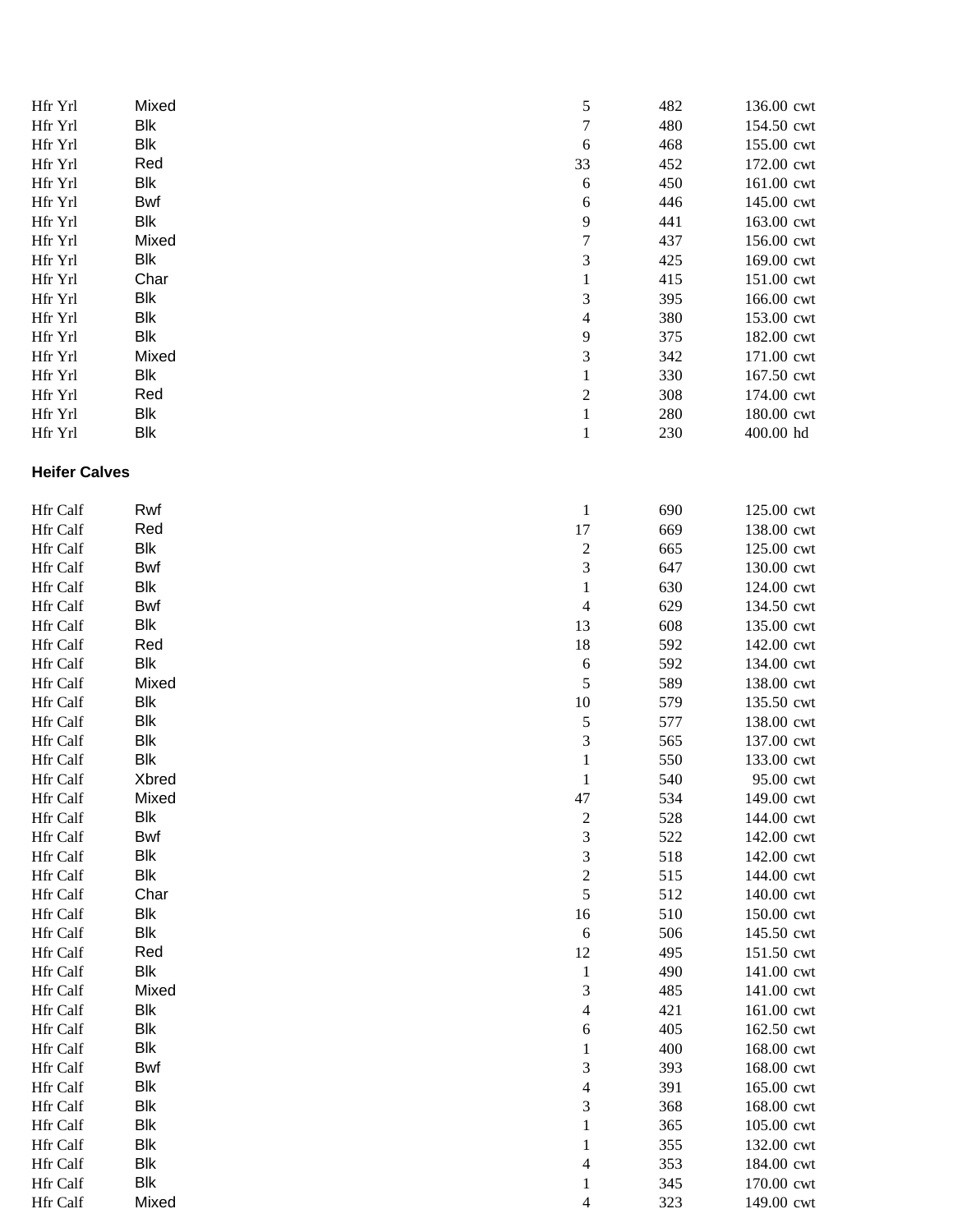| Hfr Calf            | <b>Blk</b> | $\mathbf{1}$                | 315  | 145.00 cwt |
|---------------------|------------|-----------------------------|------|------------|
| Hfr Calf            | <b>Blk</b> | $\sqrt{2}$                  | 288  | 500.00 hd  |
| Hfr Calf            | <b>Blk</b> | $\mathbf{1}$                | 250  | 450.00 hd  |
| Hfr Calf            | <b>Blk</b> | $\mathbf{1}$                | 240  | 150.00 cwt |
| Hfr Calf            | Mixed      | $\ensuremath{\mathfrak{Z}}$ | 223  | 250.00 hd  |
| Hfr Calf            | <b>Blk</b> | $\sqrt{2}$                  | 200  | 260.00 hd  |
| Hfr Calf            | <b>Blk</b> | $\,1\,$                     | 165  | 250.00 hd  |
| <b>Bull Calves</b>  |            |                             |      |            |
| <b>Bull Calf</b>    | Red        | $\mathbf{1}$                | 830  | 106.00 cwt |
| <b>Bull Calf</b>    | Xbred      | $\mathbf{1}$                | 760  | 70.00 cwt  |
| <b>Bull Calf</b>    | <b>Blk</b> | 5                           | 751  | 119.00 cwt |
| <b>Bull Calf</b>    | <b>Blk</b> | $\mathbf{1}$                | 740  | 118.00 cwt |
| <b>Bull Calf</b>    | Bwf        | 1                           | 725  | 117.00 cwt |
| <b>Bull Calf</b>    | Mixed      | 6                           | 714  | 126.00 cwt |
| <b>Bull Calf</b>    | Mixed      | $\overline{c}$              | 695  | 123.00 cwt |
| <b>Bull Calf</b>    | Blk        | $\overline{\mathcal{A}}$    | 630  | 137.50 cwt |
| <b>Bull Calf</b>    | <b>Blk</b> | $\mathbf{1}$                | 610  | 138.00 cwt |
| <b>Bull Calf</b>    | <b>Blk</b> | $\mathbf{1}$                | 590  | 130.00 cwt |
| <b>Bull Calf</b>    | <b>Blk</b> | $\overline{\mathbf{c}}$     | 575  | 145.00 cwt |
| <b>Bull Calf</b>    | <b>Blk</b> | $\sqrt{2}$                  | 543  | 144.00 cwt |
| <b>Bull Calf</b>    | <b>Blk</b> | $26\,$                      | 525  | 157.00 cwt |
| <b>Bull Calf</b>    | <b>Blk</b> | $\sqrt{2}$                  | 510  | 149.00 cwt |
| <b>Bull Calf</b>    | Rwf        | $\mathbf{1}$                | 415  | 167.00 cwt |
| <b>Bull Calf</b>    | Blk        | 6                           | 399  | 186.00 cwt |
| <b>Bull Calf</b>    | Bwf        | 1                           | 395  | 157.50 cwt |
| <b>Bull Calf</b>    | Char       | $\mathbf{1}$                | 350  | 125.00 cwt |
| <b>Bull Calf</b>    | Bwf        | 1                           | 335  | 192.50 cwt |
| <b>Bull Calf</b>    | Mixed      | $\mathfrak{Z}$              | 320  | 200.00 cwt |
| <b>Bull Calf</b>    | <b>Bwf</b> | $\mathbf{1}$                | 290  | 185.00 cwt |
| <b>Bred Heifers</b> |            |                             |      |            |
| <b>Bred Hfr</b>     | <b>Blk</b> | $\mathbf{1}$                | 1035 | 635.00 hd  |
| <b>Bred Hfr</b>     | <b>Blk</b> | $\overline{4}$              | 861  | 1000.00 hd |
| <b>Pairs</b>        |            |                             |      |            |
| Pair                | <b>Blk</b> | $\mathbf{1}$                | 1575 | 1150.00 pr |
| Pair                | Red        | $\mathbf{1}$                | 1520 | 1150.00 pr |
| Pair                | <b>Blk</b> | $\mathbf{1}$                | 1465 | 1125.00 pr |
| Pair                | <b>Blk</b> | 1                           | 1420 | 1100.00 pr |
| Pair                | Red        | 1                           | 1405 | 1175.00 pr |
| Pair                | <b>Blk</b> | 1                           | 1395 | 1200.00 pr |
| Pair                | <b>Blk</b> | 1                           | 1385 | 1250.00 pr |
| Pair                | Red        | 1                           | 1325 | 1150.00 pr |
| Pair                | Red        | 1                           | 1325 | 1100.00 pr |
| Pair                | <b>Blk</b> | $\mathbf{1}$                | 1260 | 1100.00 pr |
| Pair                | <b>Blk</b> | $\mathbf{1}$                | 1230 | 1135.00 pr |
| Pair                | Red        | $\mathbf{1}$                | 1165 | 1025.00 pr |
| Pair                | <b>Blk</b> | $\mathbf{1}$                | 1090 | 1000.00 pr |
| <b>Cows</b>         |            |                             |      |            |
| Cow                 | Mixed      | $\sqrt{2}$                  | 1665 | 48.00 cwt  |
| Cow                 | <b>Blk</b> | $\mathbf{1}$                | 1595 | 875.00 hd  |
| Cow                 | <b>Blk</b> | $\mathbf{1}$                | 1570 | 875.00 hd  |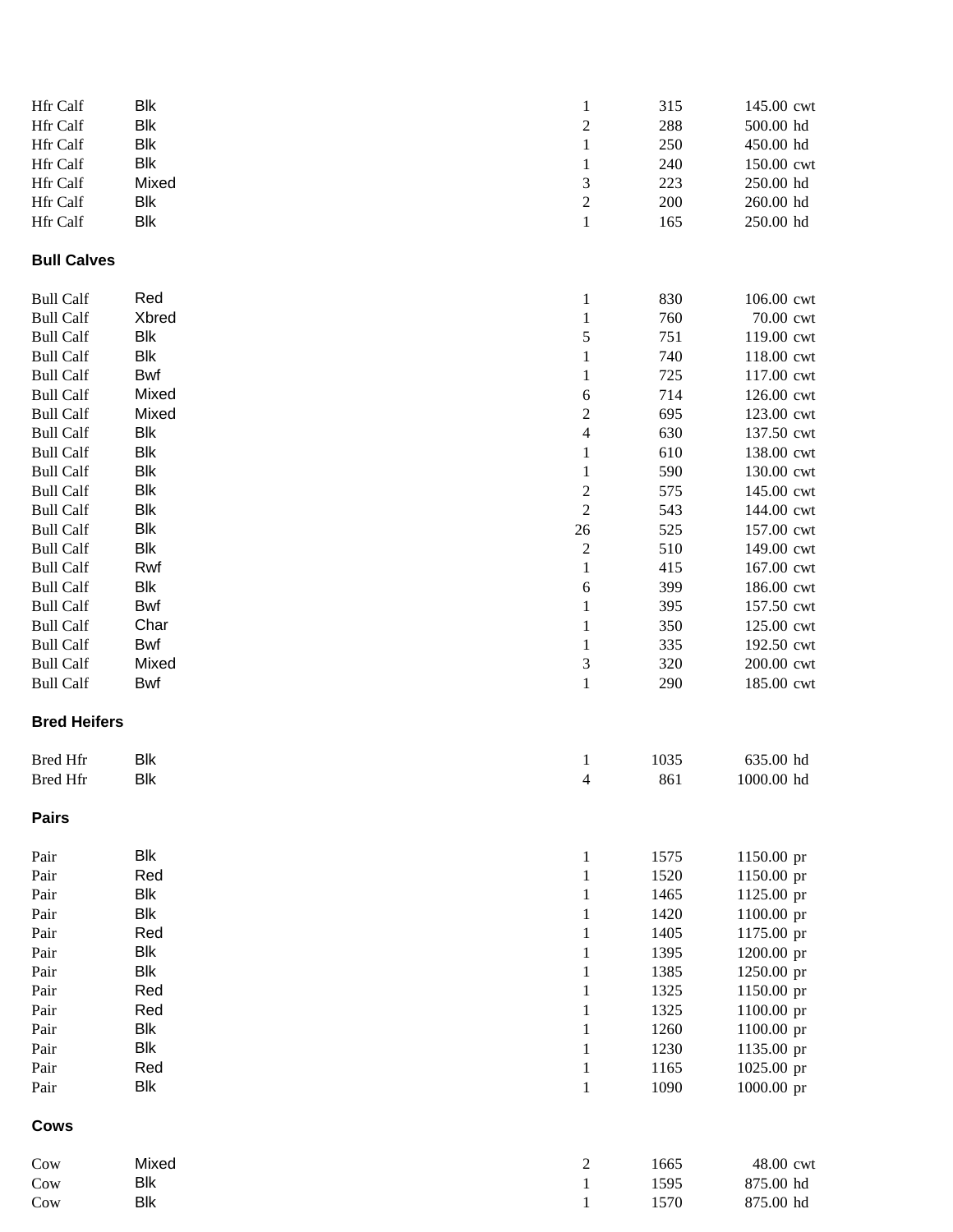| Cow           | Blk        | $\mathbf{1}$     | 1515         | 45.00 cwt              |
|---------------|------------|------------------|--------------|------------------------|
| Cow           | Rwf        | $\mathbf{1}$     | 1440         | 800.00 hd              |
| Cow           | Blk        | 1                | 1425         | 43.00 cwt              |
| Cow           | Hereford   | 1                | 1415         | 34.00 cwt              |
| Cow           | Blk        | 1                | 1370         | 45.00 cwt              |
| Cow           | Blk        | 1                | 1360         | 885.00 hd              |
| Cow           | Mixed      | 3                | 1360         | 49.00 cwt              |
| Cow           | Bwf        | 1                | 1340         | 44.00 cwt              |
| Cow           | Red        | $\mathbf{1}$     | 1340         | 48.00 cwt              |
| Cow           | Hereford   | 1                | 1335         | 42.00 cwt              |
| Cow           | Blk        | 1                | 1335         | 1060.00 hd             |
| Cow           | Hereford   | 1                | 1330         | 10.00 cwt              |
| Cow           | Bwf        | $\mathbf{1}$     | 1330         | 44.00 cwt              |
| Cow           | Blk        | $\mathbf{1}$     | 1330         | 775.00 hd              |
| Cow           | Blk        | $10\,$           | 1328         | 990.00 hd              |
| Cow           | Blk        | 3                | 1325         | 43.00 cwt              |
| Cow           | Hereford   | $\mathbf{1}$     | 1325         | 46.00 cwt              |
| Cow           | Blk        | 1                | 1320         | 25.00 cwt              |
| Cow           | Blk        | $\overline{c}$   | 1318         | 44.50 cwt              |
| Cow           | Mixed      | 4                | 1311         | 800.00 hd              |
| Cow           | Blk        | 3                | 1302         | 835.00 hd              |
| Cow           | Blk        | $\mathbf{1}$     | 1295         | 45.00 cwt              |
| Cow           | Blk        | 1                | 1295         | 700.00 hd              |
| Cow           | Blk        | 3                | 1290         | 47.00 cwt              |
| Cow           | Blk        | 6                | 1285         | 825.00 hd              |
| Cow           | Blk<br>Red | 1                | 1285<br>1285 | 750.00 hd<br>49.00 cwt |
| Cow<br>Cow    | Blk        | 1<br>5           | 1275         | 985.00 hd              |
| Cow           | Blk        | 1                | 1270         | 42.00 cwt              |
| Cow           | Mixed      | 3                | 1263         | 42.00 cwt              |
| Cow           | Blk        | $\mathbf{1}$     | 1260         | 49.00 cwt              |
| Cow           | Blk        | 6                | 1255         | 675.00 hd              |
| Cow           | Char       | 5                | 1227         | 47.00 cwt              |
| Cow           | Red        | $\mathbf{1}$     | 1210         | 45.00 cwt              |
| Cow           | Blk        | 1                | 1200         | 750.00 hd              |
| Cow           | Mixed      | 3                | 1187         | 37.50 cwt              |
| Cow           | <b>Blk</b> | $\mathbf{I}$     | 1185         | 800.00 hd              |
| Cow           | Char       | $\mathbf{1}$     | 1180         | 31.00 cwt              |
| Cow           | Blk        | 3                | 1178         | 46.50 cwt              |
| Cow           | Red        | 1                | 1175         | 43.00 cwt              |
| Cow           | Blk        | 1                | 1175         | 735.00 hd              |
| Cow           | Red        | 1                | 1170         | 50.00 cwt              |
| Cow           | Blk        | 1                | 1155         | 43.00 cwt              |
| Cow           | Blk        | 1                | 1155         | 675.00 hd              |
| Cow           | Red        | 1                | 1150         | 1.00 cwt               |
| Cow           | Blk        | 1                | 1135         | 46.00 cwt              |
| Cow           | Blk        | $\boldsymbol{2}$ | 1130         | 48.50 cwt              |
| $_{\rm{Cow}}$ | Blk        | $\,1\,$          | 1130         | 37.00 cwt              |
| Cow           | Blk        | $\mathbf{1}$     | 1125         | 42.00 cwt              |
| Cow           | Blk        | $\overline{c}$   | 1123         | 33.00 cwt              |
| Cow           | Bwf        | $\mathbf{1}$     | 1115         | 775.00 hd              |
| Cow           | Blk        | 1                | 1110         | 43.00 cwt              |
| Cow           | <b>Blk</b> | 1                | 1105         | 42.00 cwt              |
| Cow           | <b>Blk</b> | 1                | 1105         | 54.00 cwt              |
| Cow           | <b>Blk</b> | 1                | 1090         | 37.00 cwt              |
| Cow           | Blk        | 1                | 1090         | 57.00 cwt              |
| Cow           | Bwf        | 3                | 1085         | 600.00 hd              |
| Cow           | Mixed      | $\overline{c}$   | 1075         | 950.00 hd              |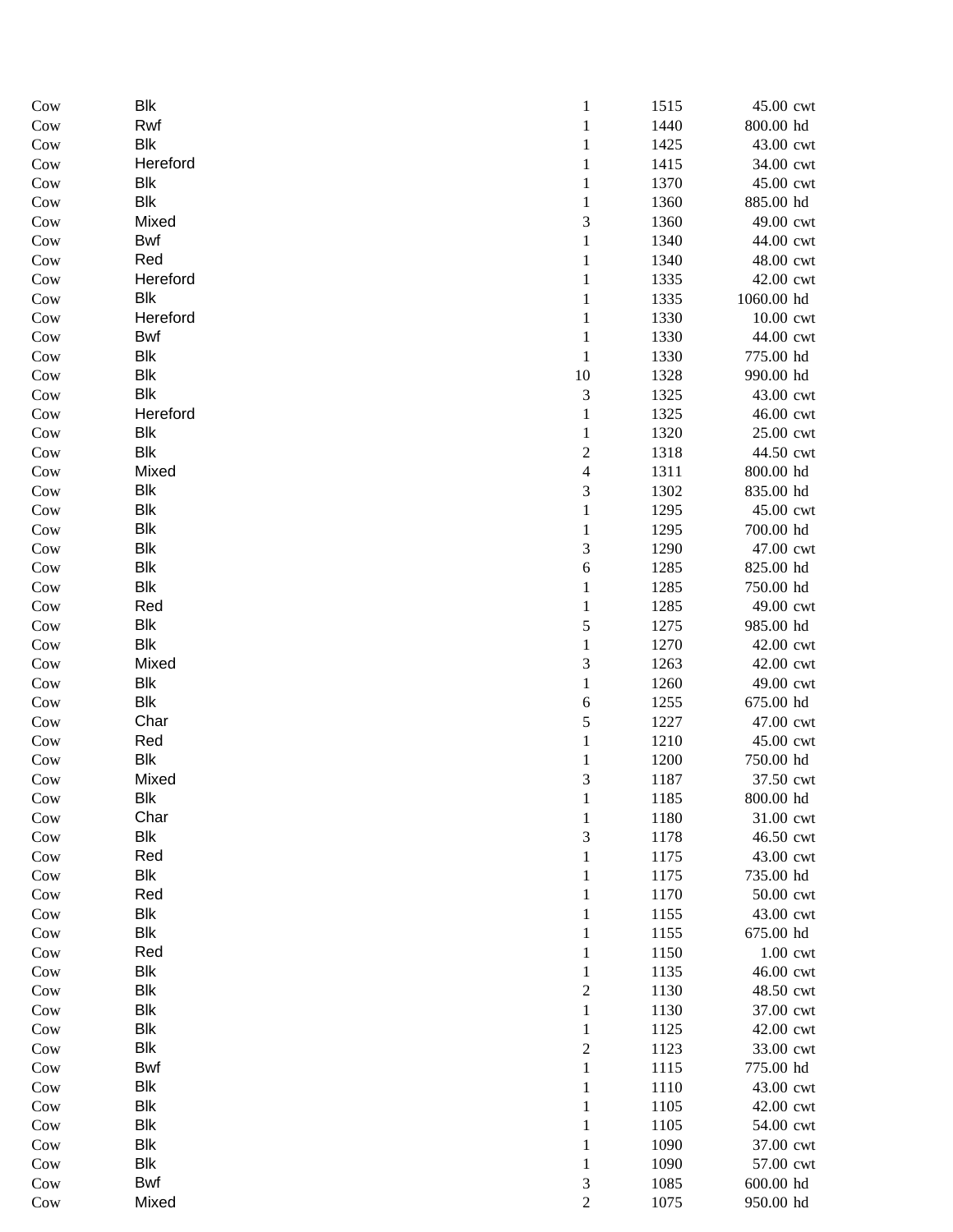| Cow         | Char           | $\mathbf{1}$                | 1075       | 950.00 hd             |
|-------------|----------------|-----------------------------|------------|-----------------------|
| Cow         | <b>Blk</b>     | 1                           | 1055       | 46.00 cwt             |
| Cow         | Bwf            | 1                           | 1055       | 600.00 hd             |
| Cow         | Red            | 1                           | 1050       | 51.00 cwt             |
| Cow         | <b>Blk</b>     | 1                           | 1050       | 775.00 hd             |
| Cow         | <b>Blk</b>     | 1                           | 1045       | 1025.00 hd            |
| Cow         | <b>Blk</b>     | 4                           | 1040       | 36.00 cwt             |
| Cow         | <b>Blk</b>     | 1                           | 1032       | 43.56 cwt             |
| Cow         | Blk            | 3                           | 1032       | 37.00 cwt             |
| Cow         | <b>Blk</b>     | $\boldsymbol{2}$            | 1030       | 46.00 cwt             |
| Cow         | Mixed          | 3                           | 1005       | 41.00 cwt             |
| Cow         | <b>Blk</b>     | 1                           | 1000       | 36.00 cwt             |
| Cow         | Rwf            | $\mathbf{1}$                | 1000       | 775.00 hd             |
| Cow         | <b>Blk</b>     | $\boldsymbol{2}$            | 1000       | 38.00 cwt             |
| Cow         | <b>Blk</b>     | 4                           | 976        | 39.00 cwt             |
| Cow         | Xbred<br>Xbred | 1                           | 960<br>960 | 200.00 hd             |
| Cow         | <b>Blk</b>     | 1                           | 945        | 30.00 hd<br>25.00 cwt |
| Cow<br>Cow  | <b>Blk</b>     | 1<br>1                      | 945        | 47.00 cwt             |
| Cow         | Mixed          | $\overline{c}$              | 943        | 1225.00 hd            |
| Cow         | Mixed          | $\sqrt{2}$                  | 933        | 1000.00 hd            |
| Cow         | <b>Blk</b>     | $\mathfrak{Z}$              | 920        | 37.00 cwt             |
| Cow         | <b>Blk</b>     | 1                           | 915        | 93.00 cwt             |
| Cow         | Mixed          | 3                           | 910        | 1275.00 hd            |
| Cow         | Blk            | 3                           | 888        | 750.00 hd             |
| Cow         | Char           | 1                           | 870        | 875.00 hd             |
| Cow         | Mixed          | 3                           | 850        | 25.00 cwt             |
| Cow         | <b>Blk</b>     | 5                           | 846        | 39.00 cwt             |
| Cow         | <b>Blk</b>     | 1                           | 830        | 77.00 cwt             |
| Cow         | <b>Blk</b>     | $\sqrt{2}$                  | 828        | 750.00 hd             |
| Cow         | <b>Blk</b>     | $\mathbf{1}$                | 815        | 40.00 cwt             |
| Cow         | Xbred          | 1                           | 795        | 290.00 hd             |
| Cow         | Red            | $\overline{c}$              | 793        | 800.00 hd             |
| Cow         | Xbred          | $\,1$                       | 765        | 36.00 cwt             |
| Cow         | Xbred          | 1                           | 765        | 350.00 hd             |
| Cow         | <b>Blk</b>     | $\overline{c}$              | 765        | 55.00 cwt             |
| Cow         | Mixed          | 3                           | 745        | 89.00 cwt             |
| Cow         | Xbred          | $\ensuremath{\mathfrak{Z}}$ | 718        | 285.00 hd             |
| Cow         | Xbred          | 1                           | 705        | 350.00 hd             |
| Cow         | <b>Blk</b>     | 16                          | 701        | 95.50 cwt             |
| Cow         | Xbred          | $\mathbf{1}$                | 700        | 250.00 hd             |
| Cow         | Xbred          | 7                           | 693        | 250.00 hd             |
| Cow         | Xbred          | 1                           | 690        | 30.00 cwt             |
| Cow         | <b>Blk</b>     | 1                           | 665        | 70.00 cwt             |
| Cow         | Xbred          | $\overline{c}$              | 653        | 27.00 cwt             |
| Cow         | Xbred          | $\,1$                       | 650        | 29.00 cwt             |
| Cow         | Xbred          | 9                           | 642        | 29.00 cwt             |
| Cow         | Xbred          | $\mathbf{1}$                | 580        | 26.00 cwt             |
| Cow         | Xbred          | $\mathbf{1}$                | 470        | 10.00 cwt             |
| Cow         | Xbred          | $\,1\,$                     | 345        | 20.00 cwt             |
| <b>Bull</b> |                |                             |            |                       |
| Bull        | <b>Blk</b>     | $\mathbf{1}$                | 2295       | 75.00 cwt             |
| Bull        | <b>Blk</b>     | 1                           | 2110       | 67.00 cwt             |
| Bull        | <b>Blk</b>     | 1                           | 1870       | 71.00 cwt             |
| Bull        | Hereford       | 1                           | 1835       | 73.00 cwt             |
| Bull        | Blk            | $\mathbf{1}$                | 1815       | 72.00 cwt             |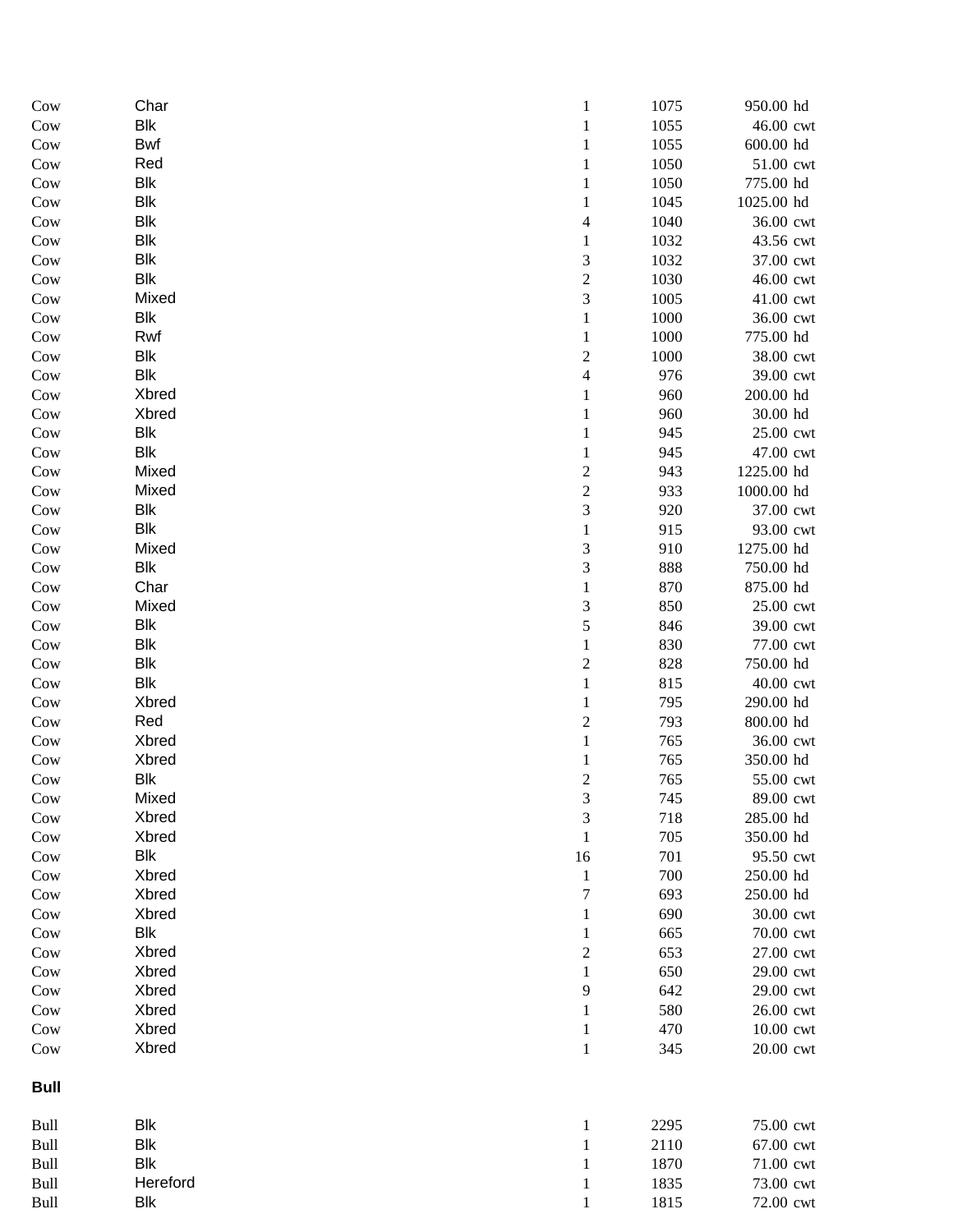| Bull | Blk        |  | 1645 | 64.00 cwt |
|------|------------|--|------|-----------|
| Bull | Blk        |  | 1500 | 41.00 cwt |
| Bull | <b>Blk</b> |  | 1460 | 59.00 cwt |
| Bull | Blk        |  | 1220 | 58.00 cwt |